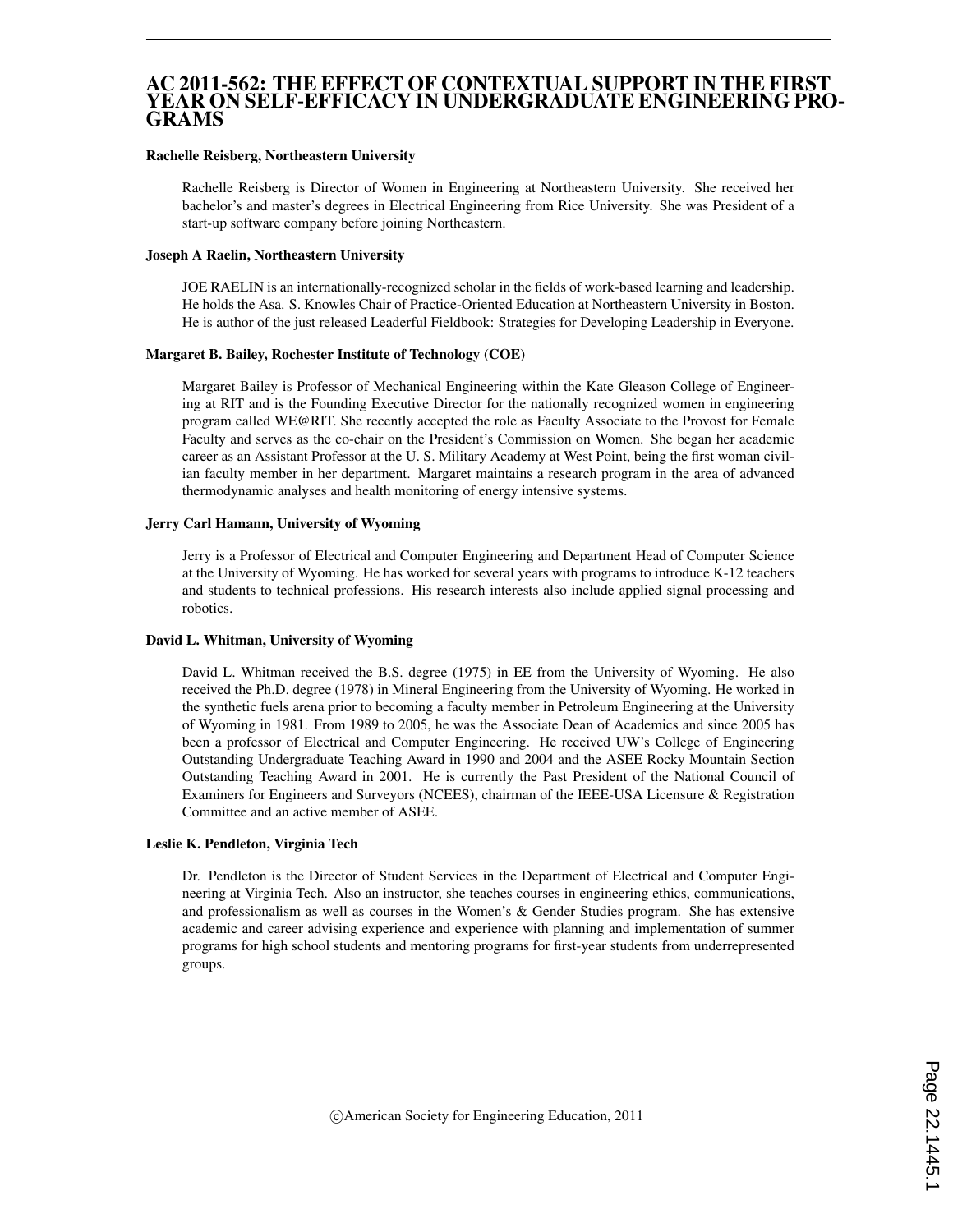# **The Effect of Contextual Support in the First Year on Self-Efficacy in Undergraduate Engineering Programs**

### **Abstract**

This study examines the effect of contextual support in the first year, controlling for demographic characteristics, on three dimensions of self-efficacy: work, career, and academic. Contextual support is defined as the encouragement provided to students in their first year through both institutional means, such as financial aid, mentorship, and participation in a livinglearning community, and through modeling and conversation. The latter instance represents the messages that parents, faculty, role models, and peers convey to students about their efficacy at different tasks or in the career choice encouragement (or discouragement) that students obtain from influential significant others.

The data pool for this study was constituted of all sophomores in the colleges of engineering from four participating universities. Student respondents filled out a 20-minute survey, among which were assessments of the three forms of self-efficacy. The analysis of the data revealed that social support in the first year from friends, family, college support services, and faculty furnishes a powerful and independent impact on efficacy over and above demographic qualities. The only demographic characteristic that preceded social support as an explanation of selfefficacy was the impact of academic performance on academic self-efficacy. Otherwise, social support furnished the most significant explanation of work, career, and academic self-efficacy upon completing the first year in undergraduate engineering programs.

### **Introduction**

This study is part of a larger research project, supported by a National Science Foundation Research on Gender in Science and Engineering program grant, designed to determine the effect of self-efficacy and other factors on the retention of women in undergraduate engineering programs. These data represent the initial pre-survey of the study completed in the 2009-2010 academic year. Students completed a 96-item survey (not included in this paper due to the proprietary nature of some components). This survey was administered mostly in class and in written form at the start of their sophomore year; thus their responses were a reflection on their first year experiences. Data will be gathered at two additional points in years two and three of the study, corresponding to the students' third and fourth years in an undergraduate engineering program. A first sample was also gathered in 2008-2009 and reported out at the 2010 ASEE Annual Conference in Louisville.<sup>1</sup>

The data pool is from colleges of engineering from four universities – Northeastern University, Rochester Institute of Technology, Virginia Polytechnic Institute and State University, and the University of Wyoming. The first two institutions provide formal cooperative education while the third and fourth do not require it. The total number of respondents was 1638 students, of which 344 were female. The combined response rate was 67%.

The overarching model for the study proposes that retention is shaped by self-efficacy, which, in turn, is based on the impact of students' demographic characteristics, the effect of work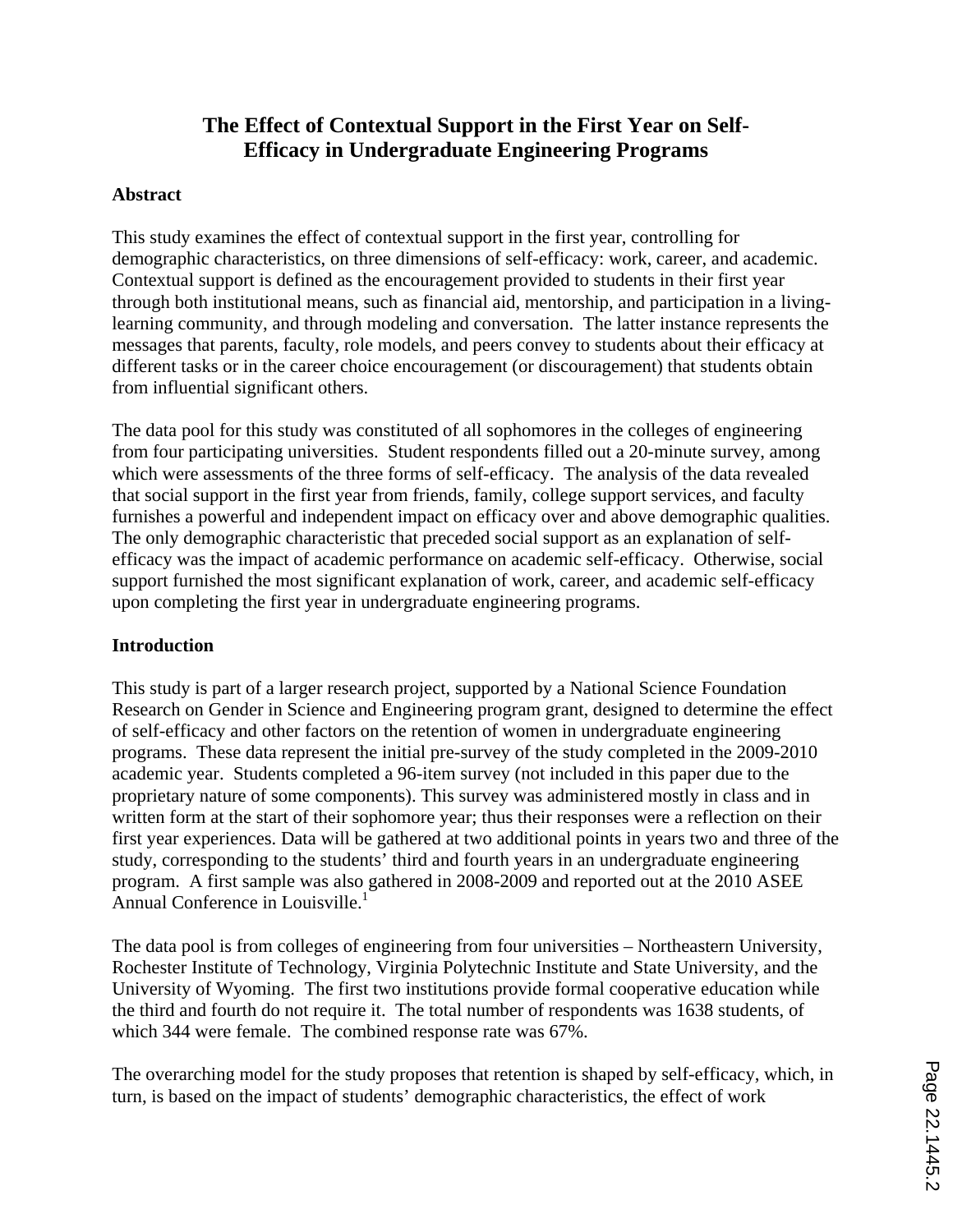experience -- in particular cooperative education -- and the contextual support provided by the university as well as by others, such as parents and friends. In this paper, we report on the effect of contextual support in the first year of college on three forms of self-efficacy. These three forms consist of work, career, and academic self-efficacy, signifying the confidence that students have in their own success within the workplace, within their chosen engineering career, and within the classroom, respectively. A pre-test of our student populations revealed that nearly all engineering students have some form of work experience, though not necessarily provided by their colleges. Contextual support was measured as the support provided to students in their first year through a number of mechanisms, in particular, financial aid, mentors, advisors, family, friends, teachers, profession, campus life, and living-learning communities.

This paper first presents the background, conceptual framework, and methodology of the study. Next, we describe the results to date regarding the effect of contextual support, in conjunction with descriptive measures of respondent demographics, on self-efficacy. We then conclude by reviewing significant findings of the study thus far and describe future plans of this ongoing study of pathways to retention among undergraduate students in engineering.

## **Background**

The field of cooperative education and internships has proposed the use of the concept of selfefficacy as a promising avenue to link practice-oriented learning processes to learning outcomes.2 Self-efficacy is defined as an individual's perceived level of competence or the degree to which she or he feels capable of completing a task. Self-efficacy is a dynamic trait that changes over time and can be influenced by experience. Self-efficacy expectations are considered the primary cognitive determinant of whether or not an individual will attempt a given behavior. Bandura<sup>3</sup> identified four sources of information that shape self-efficacy: (1) performance accomplishments, (2) vicarious experience, (3) verbal persuasion, and (4) physiological and affective states.

Robert Lent<sup>4</sup> and his associates expanded on general self-efficacy theory to develop a Social Cognitive Career Theory (SCCT), a "conceptual framework aimed at understanding the processes through which people develop educational/vocational interests, make career-relevant choices, and achieve performances of varying quality in their educational and occupational pursuits" (p. 62). In addition to highlighting cognitive-person variables, such as self-efficacy, SCCT emphasizes the role of other personal, contextual, and learning variables (e.g., gender, race or ethnicity, ability, social support, external barriers) that can help shape career trajectories, including the means to remediate any disadvantages from being under-represented in particular occupations.5

SCCT theory has also made an impact on models attempting to explain the withdrawal of students from undergraduate education. Early theories of student persistence stressed the importance of academic performance along with student-institution match, referring to the degree to which the student has been involved and integrated into the collegiate experience especially during the first year.<sup>6789</sup> SCCT has more completely explained persistence rates by focusing on cognitive-person variables, such as self-efficacy, that can enable students to exercise personal agency in their career endeavors. What is especially important about these variables is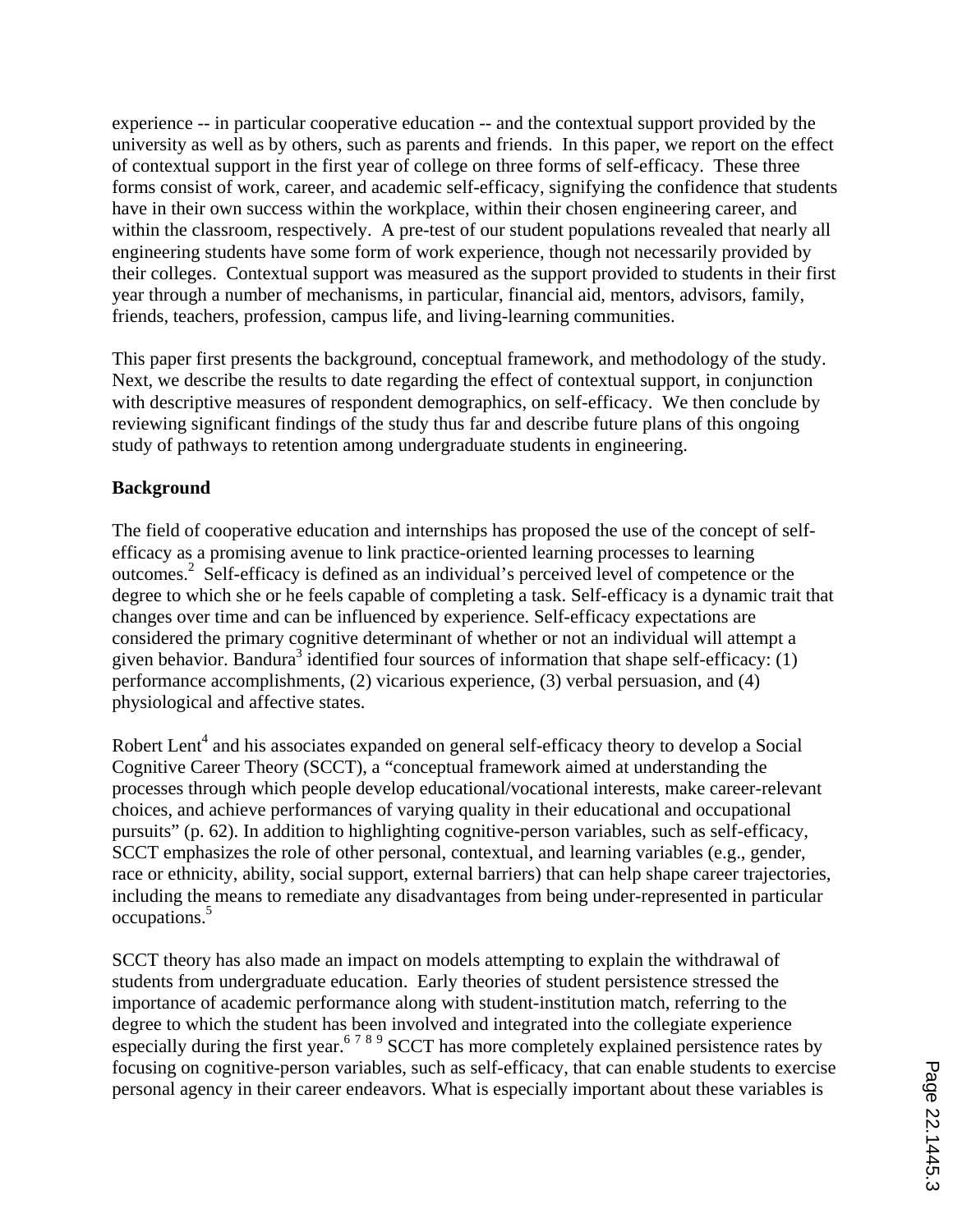that they can be assessed and their conditions altered during the freshman year in order to enhance students' perceived consequences of succeeding in college.<sup>10</sup> In particular, consistent with SCCT theory, recent studies have found that enhanced self-efficacy and social support in the first year experience leads to improved adjustment and academic performance, which, in turn, shapes overall satisfaction and commitment to remain in school.<sup>11 12 13</sup>

While this study's pathways model (Figure 1) bears some resemblance to Lent's theoretical  $SCCT \text{ model}^{14}$  he and his colleagues use outcome expectations and interests as additional cognitive-person variables.<sup>15</sup> This study concentrates on self-efficacy since efficacy beliefs are believed to be the most central and pervasive mechanism of personal agency.<sup>16</sup> Subsequent analyses will focus on the effects of these variables on retention.

Other than Lent's work on contextual factors, there has been limited research on interventions that may lead to increased self-efficacy. In theoretical pieces,  $\text{Beta}^{17}$  and Brown and Lent<sup>18</sup> discussed ways that counselors could increase the self-efficacy beliefs of their clients, such as by structuring successful performance experiences, finding successful role models, providing techniques for anxiety management, offering encouragement and support, encouraging data gathering that might counteract detrimental self-efficacy beliefs, and helping process efficacy relevant data. In one study,<sup>19</sup> a three-day problem-based camp experience was found to increase students' self-efficacy for specific tasks as well as general self-efficacy. Hutchison, Follman, Sumpter,  $\&$  Bodner<sup>20</sup> recently reported a relationship between academic and advisory support and female students' academic self-efficacy. Finally, a pilot study<sup>21</sup> was performed by the University of Wyoming's and Northeastern University's Colleges of Engineering to discriminate the effect of co-op versus other competing measures on self-efficacy. Cooperative education was found to significantly predict change in work self-efficacy; prior academic achievement was found to predict subsequent academic self-efficacy; and academic support was found to significantly enhance all three forms of self-efficacy. Women undergraduates were found to be more confident than their male counterparts in obtaining occupational information and learning from their work experiences.

Contextual support is derived from social cognitive theory's perspective that social influences pervade virtually every phase of career development.22 What makes these influences contextual is their mediation through the situation at hand, such as through financial aid to those in need as well as through modeling and conversation, such as in the messages that parents, faculty, role models, and peers convey to students about their efficacy at different tasks or in the career choice encouragement (or discouragement) that students obtain from influential significant others. <sup>23 24</sup> <sup>25</sup> Many undergraduate programs offer traditionally under-represented students a variety of support systems, such as access to mentors and role models, to help them with the transition to college life. These support mechanisms along with those cited above have been found to critically affect the retention especially of women in engineering.<sup>26,27</sup>

Contextual barriers, as defined by Lent et al.,<sup>28</sup> consist of proximate (occurring during the time of undergraduate study) obstacles to career and academic self-efficacy and to retention. For example, students may face opposition from their peers or parents in their pursuit of an engineering career. They may also be dissatisfied with the instruction in the field or may encounter financial constraints. This study focuses on supports rather than barriers because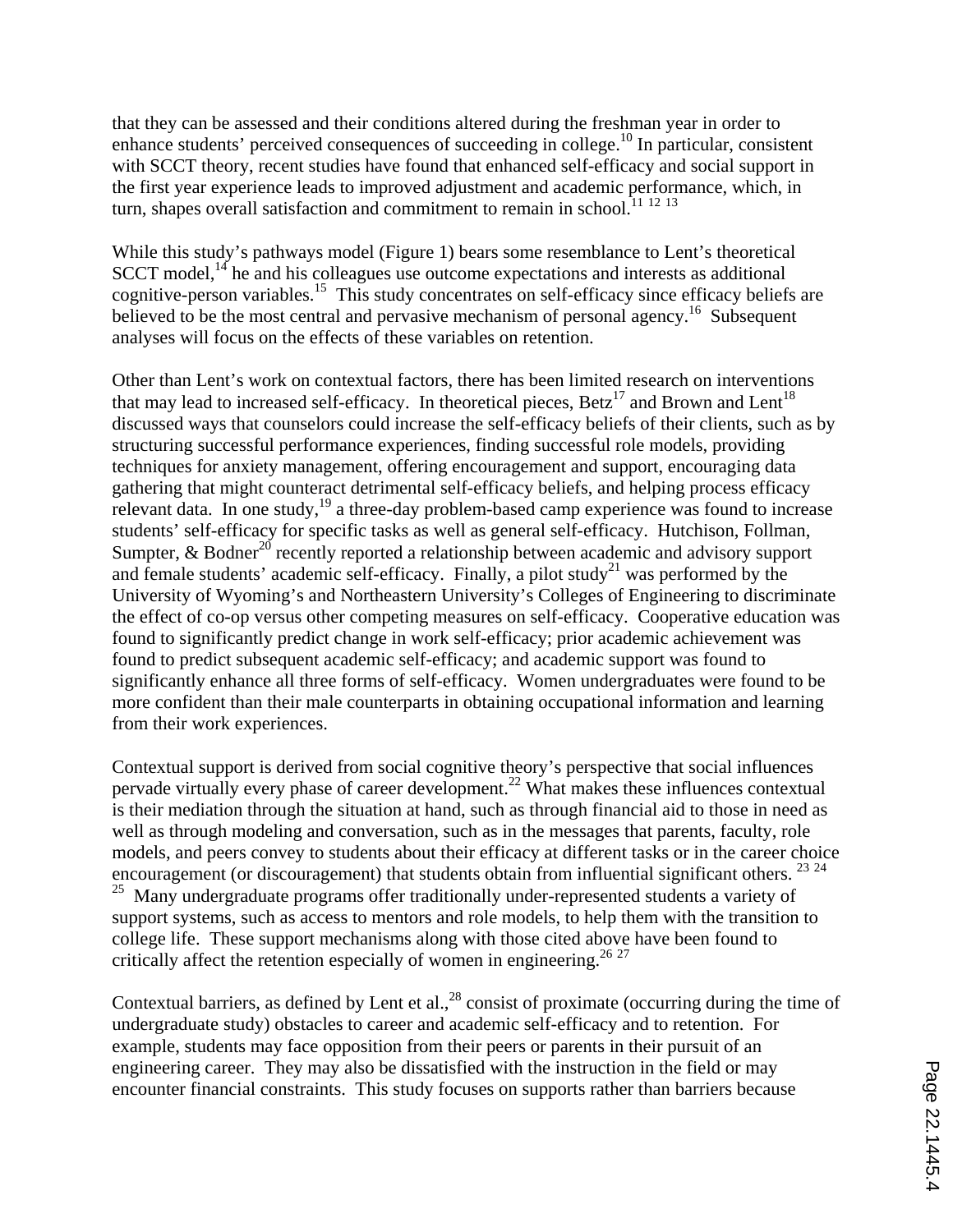Lent's work <sup>29 30</sup> has found that supports and not barriers were more influential in students' pursuit of an engineering major and in their persistence in engineering beyond their second semester. Further, the intervening elements of expectations and interests in the SCCT model have been thought to be more compelling in retaining students within the major once they have been exposed to its academic and social realities.

## **Framework**

The conceptual framework for this study is depicted in Figure 1 as pathways between four variable clusters. The determination of self-efficacy is based on the impact of students' demographic characteristics, the effect of work experience -- in particular cooperative education -- and contextual support. In this study, as is indicated in the *highlighted italics* in Figure 1, we are interested in the effect of demographic characteristics and, in particular, of contextual support, on self-efficacy.



**Figure 1. Conceptual Framework of the Study** 

## **Data**

The data pool represents all sophomores in the colleges of engineering from the four participating universities. All students filled out a 20-minute survey, mostly in class and in written form. As Table 1 reveals, the total number of respondents was 1638 students, of which 344 were female -- a proportion of 21%. The overall response rate was 67%.

Besides the expected dominance of males in the sample at 79%, it is predominantly Caucasian (79.5%) and upper-middle and middle class (83%) in socioeconomic status (SES). The average SAT score is 1269 (math plus verbal scores), based on the original SAT version with a 1600 maximum score. The average GPA is 3.21 as reported at the end of the freshman year. The most popular major is mechanical engineering (at nearly a third of the sample) followed by civil, chemical, and electrical in that order.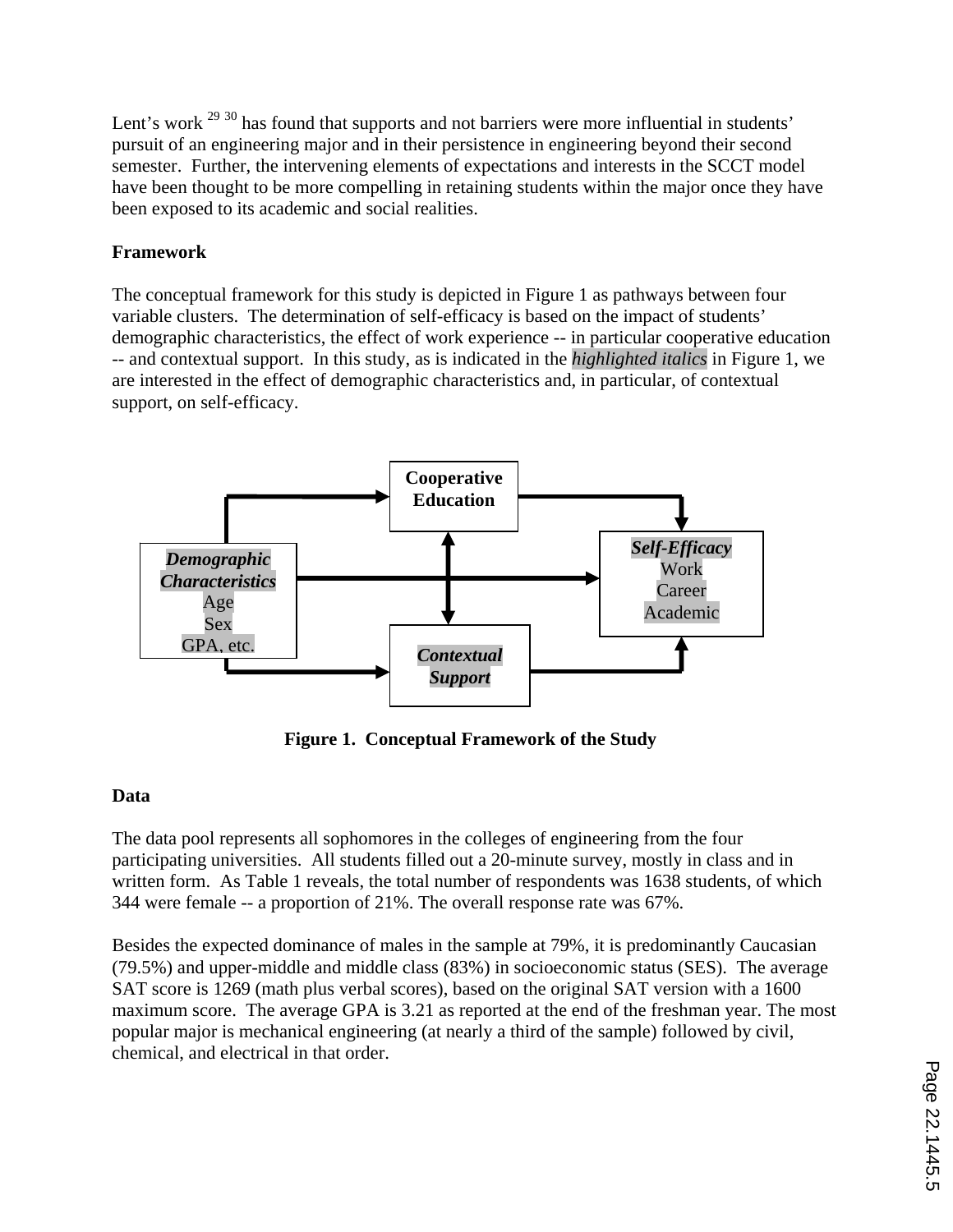| <b>Overall Sample Statistics</b>   |                                                    |                               |                         |                                                 |                        |
|------------------------------------|----------------------------------------------------|-------------------------------|-------------------------|-------------------------------------------------|------------------------|
| <b>School</b>                      | # Students<br><b>Completing</b><br><b>Survey 1</b> | # Students<br>in Data<br>Pool | <b>Response</b><br>Rate | # Women<br><b>Completing</b><br><b>Survey 1</b> | $\frac{0}{0}$<br>Women |
| Northeastern University*           | 363                                                | 422                           | 86%                     | 71                                              | 20%                    |
| Rochester Institute of Technology* | 315                                                | 399                           | 79%                     | 61                                              | 19%                    |
| University of Wyoming              | 128                                                | 287                           | 45%                     | 27                                              | 21%                    |
| Virginia Polytechnic Institute     | 832                                                | 1353                          | 61%                     | 185                                             | 22%                    |
| <b>TOTALS</b>                      | 1638                                               | 2461                          | 67%                     | 344                                             | 21%                    |

**Table 1** 

\*Signify the two universities with predominantly co-op engineering colleges.

#### **Measurement**

The measures of the principal study variables are as follows. The new work self-efficacy inventory (WS-Ei), developed by Raelin at Northeastern University, measures a range of behaviors and practices that relate to the non-technical and social skills necessary to achieve success in the workplace.<sup>31</sup> The inventory features seven subscales: problem-solving, sensitivity, communication, teamwork, learning, pressure, and politics. Career self-efficacy was obtained directly from the short-form of the Career Decision-Making Self-Efficacy Scale of Betz, Klein, and Taylor,<sup>32</sup> and academic self-efficacy was derived from the Self-Efficacy for Academic Milestones and the Self-Efficacy for Technical/Scientific Fields surveys.<sup>33</sup> Among the contextual social support variables, the majority (friends, family, professional, financial) were derived from familiar support scales in use such as the contextual support subscales of Lent et al.<sup>34</sup> Two variables were drawn from the college students' mattering literature,  $35\frac{36}{12}$  suggesting that the mattering of one's friends and college were key components of social support. From the retention literature, three other important variables were included: the quality of instruction, the involvement of the student in campus life, and the opportunity to choose a living-learning community.<sup>37 38 39 40</sup> Finally, the support of both an advisor and a mentor<sup>41</sup> was measured deploying the advisorship and mentorship scales from the rapport and apprenticeship subscales of the Advisory Working Alliance Inventory (AWAI) prepared by Schlosser and Gelso.<sup>42</sup> Demographic data were obtained from the respondents directly on the survey instrument or from their student records.

The first round of analyses established the validity and reliability of these measures. Factor analyses were conducted on the components of each of these established scales using principal component analysis as the extraction method with eigenvalues set at the Kaiser greater-than-1 rule. The initial solutions for each of the analyses found all the components to load as specified on the first factor. Although not an established scale, an attempt was also made to produce a contextual support scale made up of each of the support variables. This analysis was not able to secure a single solution; rather, the financial support variable loaded on a separate factor.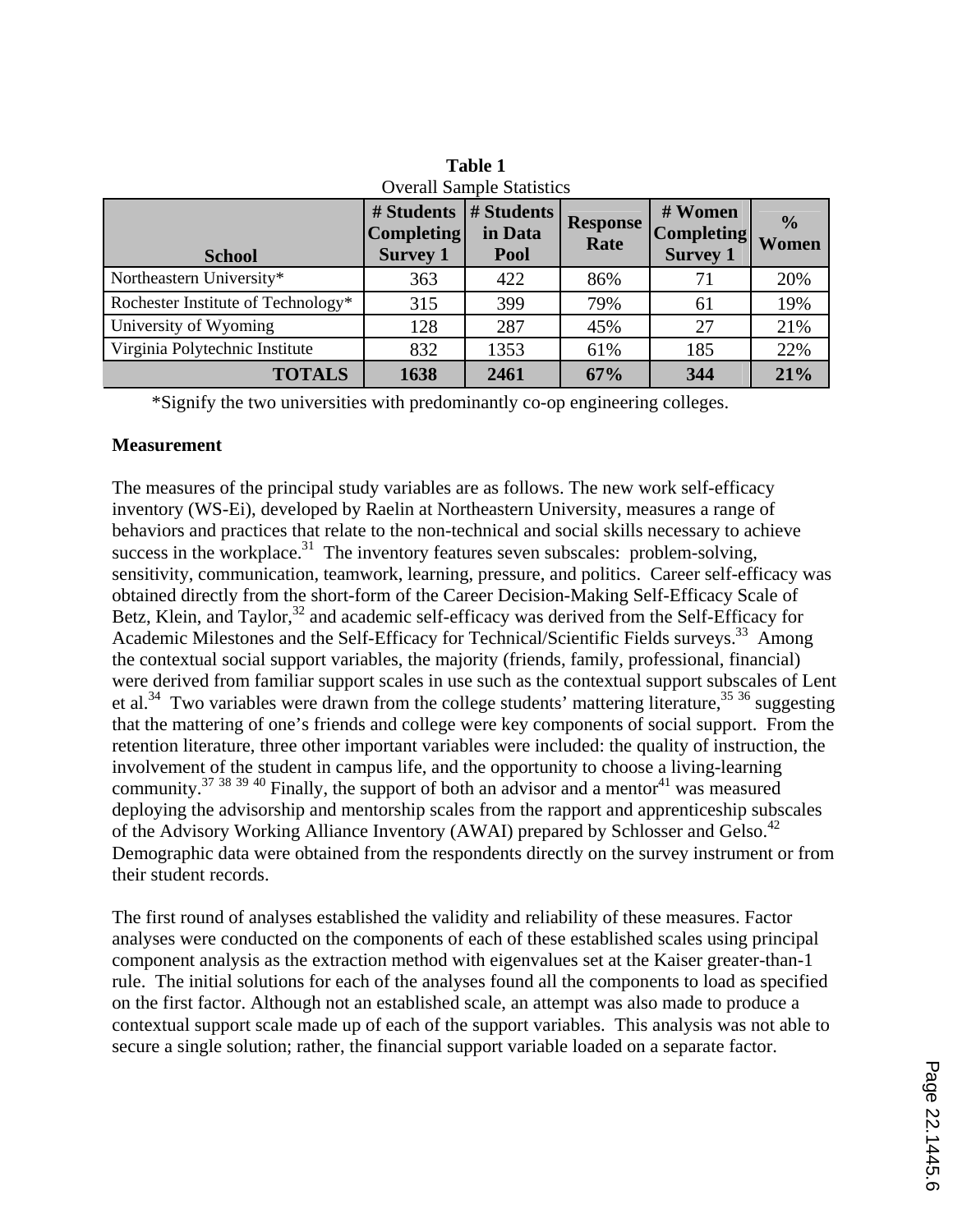However, an exploratory factor analysis of all the remaining support variables indeed loaded on a single factor. Thus, a composite social support measure was created with the exception of financial support, the latter being retained as a single-item measure.

Each of the three self-efficacy scales -- work, career, and academic -- produced high reliabilities, measured by Cronbach's alpha coefficient of internal consistency:

WS-E: .94 CS-E: .93 AS-E: .91

These scores are above the recommended .70. The advisor and mentor scales also performed well: advisorship at .95 and mentorship at .97. The new social support scale, created from the merger of seven variables (friend, family, and professional support, friends and college matters, involvement, and teaching quality) achieved a sufficient reliability coefficient of .74.

The three major self-efficacy scales were found to have a high degree of concurrent validity, measured initially by correlations that are high and significant but not so high as to be equivalent. It was therefore determined that each efficacy measure represents a different facet of self-efficacy.

WS-E and  $CS-E = .67$ AS-E and CS-E  $= .44$ WS-E and  $AS-E = .32$ 

Convergent validity was also established by significant correlations among discriminating variables. For example, academic advisorship and mentorship, provided as part of programs to support women and underrepresented students, were both significantly correlated with the three efficacy measures. Meanwhile, freshman GPA was found to be highly and significantly correlated with academic self-efficacy. The latter was also significantly correlated with teaching quality and prior SAT scores.

## **Results**

## *Relationship Between Social Support and Self-Efficacy*

Initially a correlation analysis was performed to determine whether there is a bivariate relationship between social support, as measured by the new composite variable minus financial support, and the three forms of self-efficacy. The results show highly significant ( $p < .01$ ) relationships for all three forms of self-efficacy as follows:

Social Support and WS- $E = .31$ Social Support and  $CS-E = .46$ Social Support and  $AS-E = .42$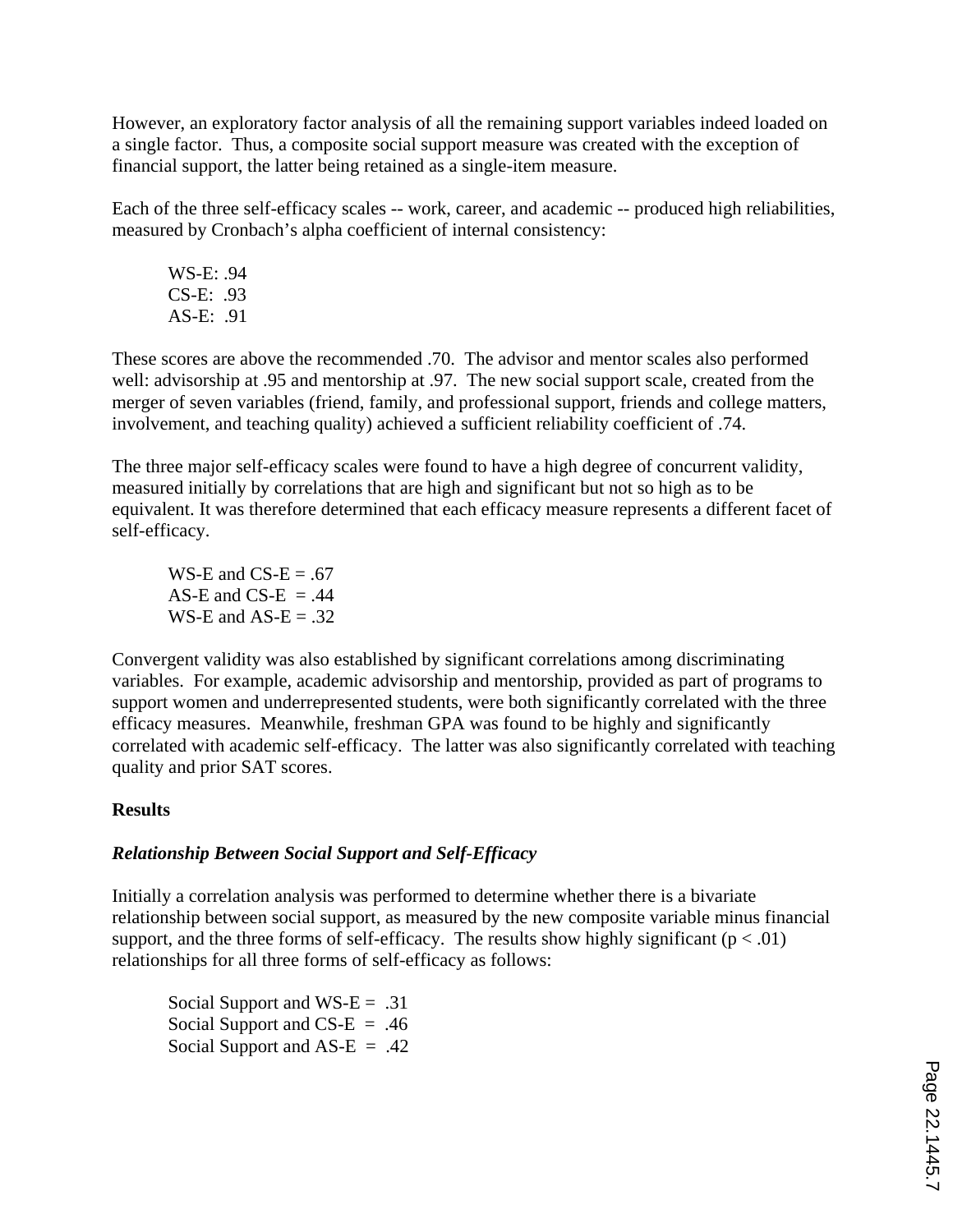Financial support was also significantly correlated with self-efficacy, but the coefficients were much lower. In addition, as would be expected, the correlations between social support and advisorship and mentorship were also significant and strong.

## *Relationship Between Social Support and Self-Efficacy Controlling for Demographic Conditions*

To determine whether the bivariate relationship between social support and self-efficacy persists even when controlling for the demographic variables, three separate multiple regression equations were calculated, including the demographic variables, advisorship, mentorship, and social support. The purpose was to determine how much of the variance in each of the dependent variables can be explained at this early stage of the study by the demographic and support variables. Statisticians tend to refer to the statistic known as r-square – the coefficient of determination – which technically represents an index of the closeness of the plotted points to the regression line. Another valuable statistic is the Beta or the standardized regression coefficient, which is expressed with a mean of zero and a standard deviation of 1. Betas of explanatory variables are directly comparable to one another, with the largest coefficient indicating which independent variable has the greatest influence on the dependent variable.

Results for Work Self-Efficacy: At this early stage in this study, given that none of the students in our sample, as sophomores, had been engaged in formal university-sponsored work experience programs, such as cooperative education, the regression results for work self-efficacy were modest with only an r-square (equivalent to the variance explained) at 14%. However, three support variables -- social support, advisorship, and financial support -- entered the equation at significant levels along with age. The Beta, or standardized regression coefficient, for social support was a high .32, significant at a  $T < .01$  level. The other predictors had substantially lower Betas with significances at  $T < .01$  for age,  $T < .02$  for advisorship, and  $T < .04$  for financial support. It appears that contextual support has an important effect on work selfefficacy; furthermore, the older students, as might be expected having likely had more exposure to work, have higher work self-efficacy.

Results for Career Self-Efficacy: The r-square or variance explained for career self-efficacy was a much higher 24%. In this case, five variables entered the equation at significant levels: social support with a Beta of .44, major with a Beta of .07, advisorship with a Beta of .07, SES (socioeconomic status) with a Beta of .06, and financial support with a Beta of .06. The first three Betas were significant at  $T < .01$  and the fourth and fifth at  $T < .03$ . In the case of career self-efficacy, the support variables again make their entrance, but so do major and SES. Aerospace majors are the most confident in succeeding in their careers. Lastly, we observed that the higher the socioeconomic status, the greater the career self-efficacy.

Results for Academic Self-Efficacy: Perhaps given the sample's sophomore-only status, the academic self-efficacy equation was the most robust with an r-square of 44% and a number of explanatory variables significantly entering the regression equation. These results are displayed in Table 2.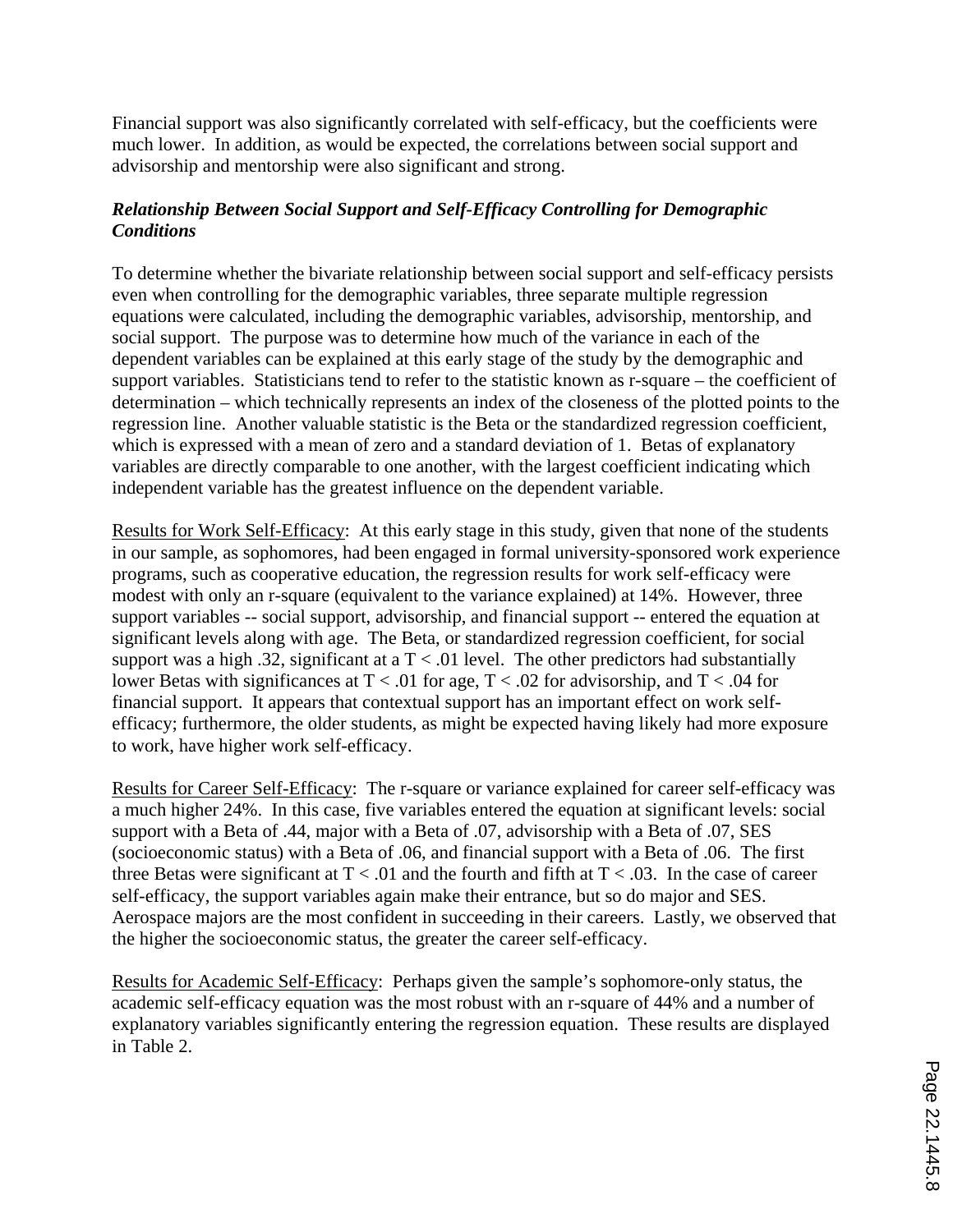### **Table 2** Regression for Academic Self-Efficacy (AS-E)

## **Model Summary**

|                    | ${\bf D}^2$ |       | Adjusted Std. Error of $R^2$ the Estimate |
|--------------------|-------------|-------|-------------------------------------------|
| $0.665^{\text{a}}$ | 0.442       | 0.437 |                                           |

#### **ANOVA**

|            | Sum of<br><b>Squares</b> | df   | <b>Mean</b><br><b>Square</b> | F      | Sig.  |
|------------|--------------------------|------|------------------------------|--------|-------|
| Regression | 346.539                  | 11   | 31.504                       | 91.259 | 0.000 |
| Residual   | 437.380                  | 1267 | 0.345                        |        |       |
| Total      | 783.919                  | 1268 |                              |        |       |

### **Significant Coefficients**

|                  | <b>Unstandardized</b><br><b>Coefficients</b> |               | <b>Standardized</b><br><b>Coefficients</b> |          |      |
|------------------|----------------------------------------------|---------------|--------------------------------------------|----------|------|
|                  | B                                            | Std.<br>Error | <b>Beta</b>                                | t        | Sig. |
| (Constant)       | $-1.118$                                     | 0.5535        |                                            | $-2.092$ | .037 |
| <b>GPA</b>       | .690                                         | .035          | .449                                       | 19.479   | .000 |
| Soc. Support     | .491                                         | .033          | .354                                       | 15.037   | .000 |
| Gender           | $-.270$                                      | .041          | $-.141$                                    | $-6.593$ | .000 |
| <b>SAT Score</b> | .045                                         | .000          | .072                                       | 3.133    | .002 |
| Major            | .010                                         | .004          | .058                                       | 2.678    | .007 |
| Fin. Support     | .029                                         | .013          | .050                                       | 2.221    | .027 |
| Advisorship      | .042                                         | .020          | .049                                       | 2.152    | .032 |

a Dependent Variable is Academic Self-Efficacy (AS-E)

As would be expected, current academic performance and SAT scores significantly predict academic self-efficacy along with social support, financial support, and advisorship. Not surprising, given the literature on gender and self-efficacy, males have higher academic selfefficacy compared to females, although a separate analysis revealed that they do not have a higher mean GPA compared to women. When it comes to major, students in chemical engineering have the highest academic self-efficacy.

To determine if any demographic factors strongly influenced the contextual support variables, regressions were run for social support, financial support, advisorship, and mentorship. In no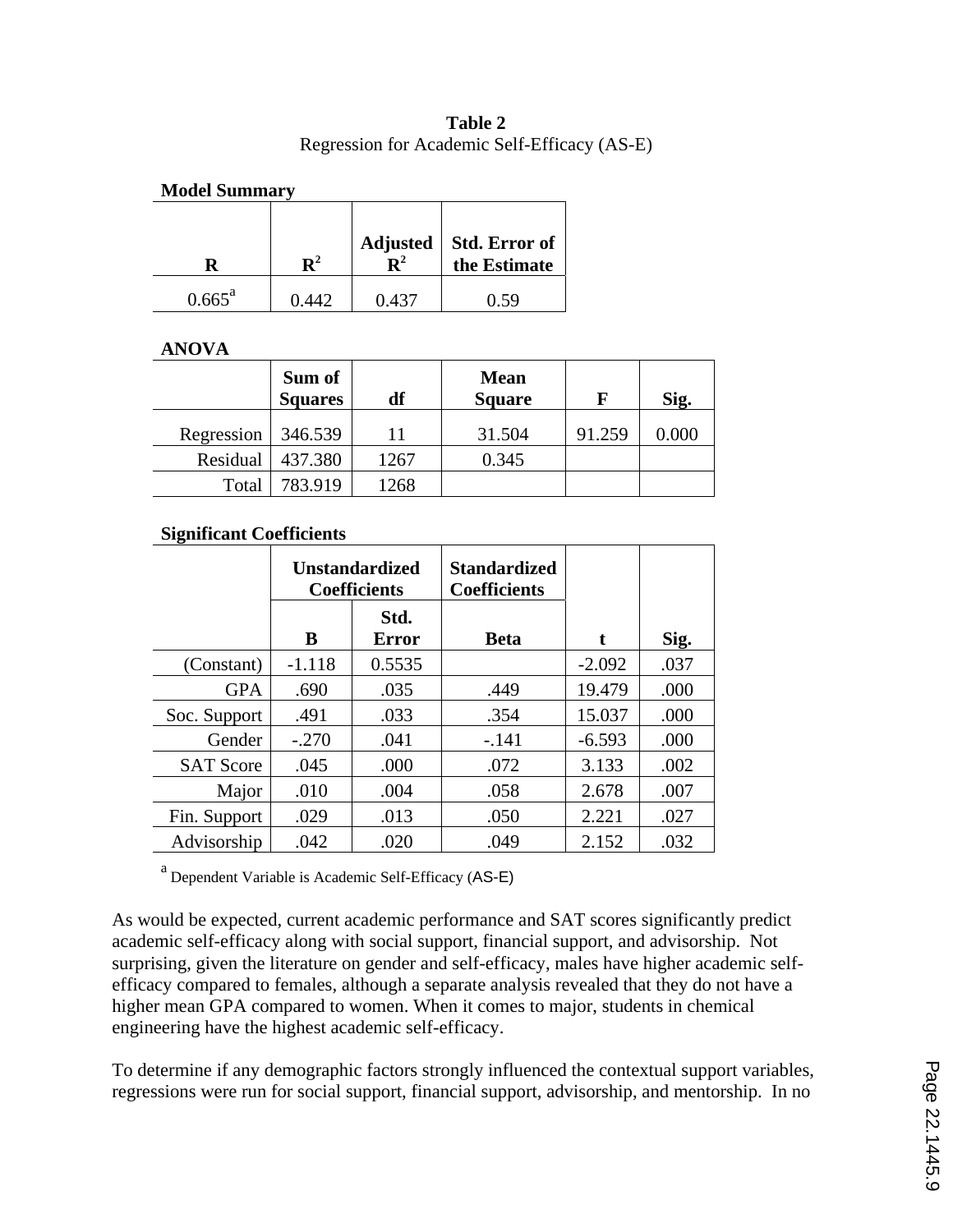instance did the demographic variables explain any more than 6% of the variance, suggesting the independence of this class of support variables. Only one Beta of greater than .20 was found, socioeconomic status, and as would be anticipated, it had an inverse relationship to financial support.

Finally, separate regression analyses were run to determine the nature of the social support that had such a powerful influence on all three forms of self-efficacy. It turns out that nearly all the components of social support factor into explaining each of these dependent variables. The exceptions were: college matters and college involvement did not significantly enter the work self-efficacy equation, college matters and friends matter did not significantly enter the career self-efficacy equation, and friends matter did not significantly enter the academic self-efficacy equation.

### **Discussion**

The analysis of the data revealed that social support in the first year from friends, family, college support services, and faculty furnishes a powerful and independent impact on all three forms of efficacy over and above demographic qualities. In the next surveys to be conducted by this study, the research team hopes to determine whether formal work experiences offered to students in their sophomore and subsequent years might contribute to equalizing the balance in academic self-efficacy among women undergraduates compared to men. Such work experiences might also contribute to enhancing both male and female work self-efficacy, which is likely to lead to subsequent positive experiences within the discipline and within the workplace. Finally, in the last phase of this study, the predictors of efficacy as well as efficacy itself will be viewed as potential contributors to retention both within the students' engineering major and within college in general.

The initial results from this study invite several questions regarding the need for formal services associated with support to engineering freshmen. The findings indicate a strong relationship between support and students' self-efficacy, which has already been shown to lead to persistence in engineering. So, for example, where many colleges already provide both advising and mentorships to women and to under-represented students, might there be value in providing such services to all freshmen? Might there also be value in extending outreach to parents of prospective engineering students to convey the importance of their support to their children regarding the value of an engineering education? We suspect that our initial and future findings will serve as an impetus for starting conversations among educators and administrators regarding the initiation or continuation of such services.

### **Conclusion**

This study sustains the introductory logic of the pathways model, which will attempt to explain the retention of undergraduates in engineering majors through self-efficacy-related theory. In particular, it has shown that contextual support in the first year of college experience is a critical and powerful intermediate predictor of three forms of self-efficacy – work, career, and academic – both in its own right and in conjunction with students' demographic characteristics. Contextual support as a prominent predictor of self-efficacy in our pathways model is derived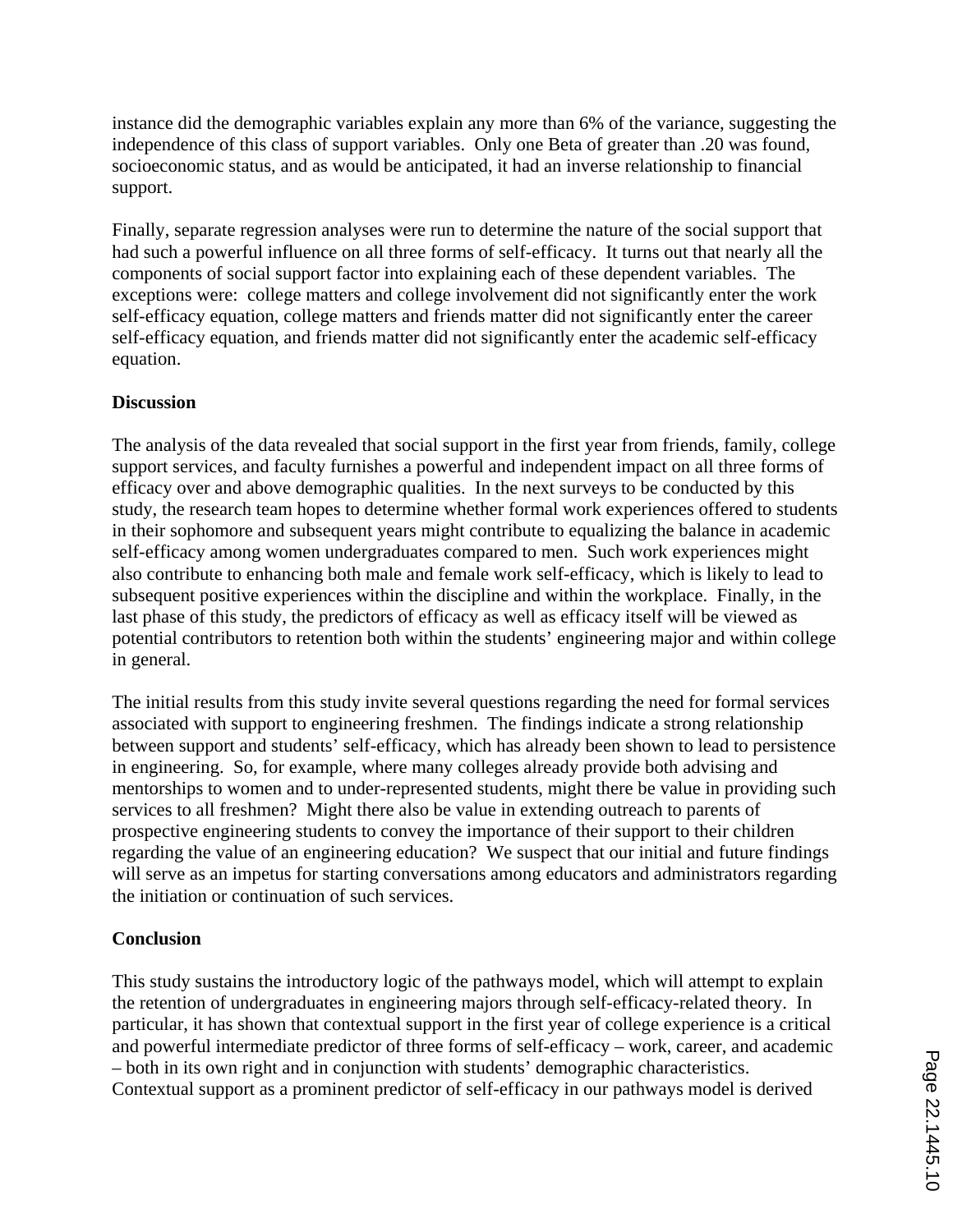from social cognitive theory's perspective that social influences pervade virtually every phase of career development. What makes these influences *contextual* is their mediation through the situation at hand, such as through financial aid to those in need or through modeling and support, such as in the messages that parents, faculty, role models, and peers convey to students about their ability to succeed in their studies and careers. Many undergraduate programs offer students, especially those who are traditionally under-represented in particular academic pursuits, a variety of support systems, such as access to mentors and role models, to help them with the transition to college life.

Social support in particular, constituting a range of factors such as advisor, parental, academic, peer, and professional support, combine to uplift the confidence of students in succeeding within the workplace, within their chosen engineering career, and in the classroom. As suggested by the literature, social support furnishes a means in the first year of college to cope with the stress of a new environment allowing for greater adjustment to college life, which likely shapes the selfefficacy of students not only in their academic pursuits but in their work and career aspirations as well.

Among the demographic variables, age was a significant predictor in the work self-efficacy equation; major and SES (socioeconomic status) featured in the career self-efficacy equation; and GPA, gender, SAT scores, and major entered the academic self-efficacy equation. These relationships are each predictable, with the possible exception of race, gender, and major. Race is notable because of its complete absence as an explanatory variable, at least when it comes to self-efficacy among engineering students. That males have higher *initial* academic self-efficacy has been long established in the literature,<sup>43 44</sup> though this study will determine if women catch up over the course of their college career. Regarding major, aerospace and chemical engineering majors maintain relatively high career and academic self-efficacy, respectively. Finally, this study has also confirmed the measurement integrity of the three measures of self-efficacy and shown their independence from each other as separate properties.

### **Acknowledgement**

Support for this research was provided by the National Science Foundation. Any opinions, findings, and conclusions or recommendations expressed in this material are those of the author(s) and do not necessarily reflect the views of the National Science Foundation.

### **References**

<sup>1</sup> Reisberg, R., Bailey, M., Hamann, J., Whitman, J., Raelin, J., and Burger, C. (2010). "The Effect of Gender on Support and Self-Efficacy in Undergraduate Engineering Programs," *Proceedings of the American Society for Engineering Education 2010 Annual Conference and Exhibition*, Louisville, KY, June 20- 23, 2010.

 $2$  Eames, C. (2004). "Researching in Cooperative Education: How a Practitioner Met the Challenge." In P. Linn (Ed.), *Handbook for Research in Cooperative Education and Internships* (pp. 71-94). Mahwah, NJ: Lawrence Erlbaum Associates, Inc.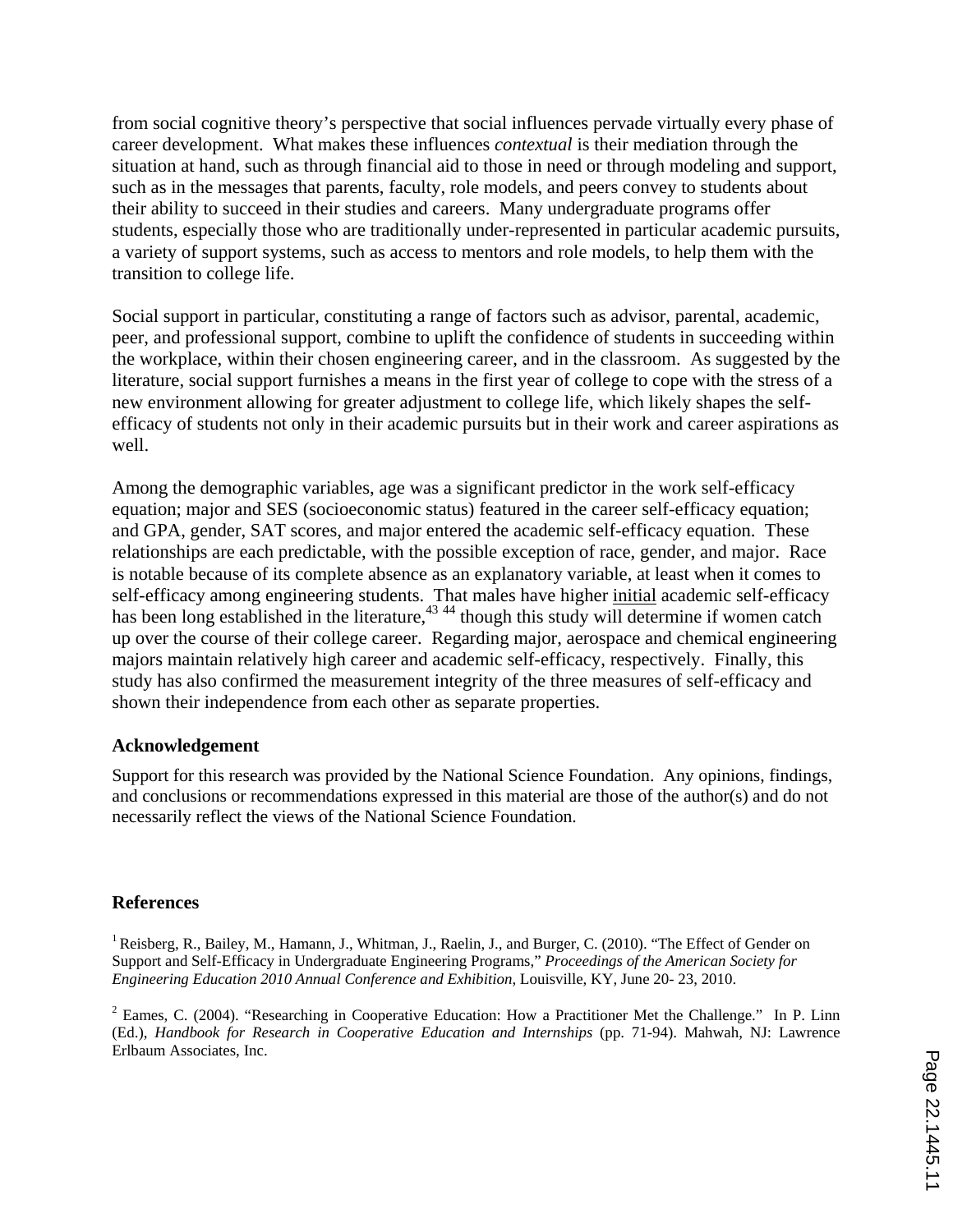3 Bandura, A. (1986). *Social Foundations of Thought and Action: A Social Cognitive Theory*. Englewood Cliffs, NJ: Prentice-Hall.

<sup>4</sup> Lent, R. W., Brown, S. D., Talleyrand, R., McPartland, E. B., Davis, T., Chopra, S. B., Alexander, M. S., Suthakaran, V., and Chai, C. (2002). "Career Choice Barriers, Supports, and Coping Strategies: College Students' Experiences." *Journal of Vocational Behavior*, 60, 61-72.

<sup>5</sup> Blustein, D. L., McWhirter, E. H., & Perry, J. C. (2005). "An Emancipatory Communitarian Approach to Vocational Development Theory, Research, and Practice." *The Counseling Psychologist*, 33, 2, 141-179.

6 Tinto, V. (1975). "Dropout from Higher Education: A Theoretical Synthesis of Recent Research." *Review of Educational Research,* 45, 1, 89-125.

 $^7$  Bean, J. PP. (1980). "Dropouts and Turnover: The Synthesis and Test of a Causal Model of Student Attrition." *Research in Higher Education*, 12, 155-187.

<sup>8</sup> Pascarella, E. T., Terenzini, P. T., and Wolfle, L. M. (1986). "Orientations to College and Freshman Year Persistence/Withdrawal Decisions." *Journal of Higher Education*, 57, 2, 155-175.

<sup>9</sup> Cabrera, A. F., Castaneda, M. B., Nora, A., and Hengstler, D. (1992). "The Convergence between Two Theories of College Persistence*." Journal of Higher Education*, 63, 143-164.

10 Kahn, J. H., and Nauta, M. M. (2001). "Social-Cognitive Predictors of First-Year College Persistence." *Research in Higher Education*, 42, 6, 633-652.

<sup>11</sup> Chemers, M. M., Hu, L. and Garcia, B. F. (2001). "Academic Self-Efficacy and First-Year College Student Performance and Adjustment." *Journal of Educational Psychology*, 93, 1, 55-64.

<sup>12</sup> Friedlander, L. J., Reid, G. J., Shupak, N., and Cribbie, R. (2007). "Social Support, Self-Esteem, and Stress as Predictors of Adjustment to University among First-Year Undergraduates," *Journal of College Student Development*, 48, 3, 259-274.

<sup>13</sup> Meyers, K. L., Silliman, S. E., Gedde, N. L., and Ohland, M. W. (2010). "A Comparison of Engineering Students' Reflections on their First-Year Experiences." *Journal of Engineering Education*, 99, 2, 169-178.

<sup>14</sup> Lent, R. W., Brown, S. D., Schmidt, J., Brenner, B., Lyons, H., and Treistman, D. (2003). "Relation of Contextual Supports and Barriers to Choice Behavior in Engineering Majors: Test of Alternative Social Cognitive Models." *Journal of Counseling Psychology*, 50, 4, 458-465.

<sup>15</sup> Lent, R. W., Brown, S. D., and Hackett, G. (1994). "Toward a Unifying Social Cognitive Theory of Career and Academic Interest, Choice, and Performance." *Journal of Vocational Behavior*, 44, 79-122.

16 Bandura, A. (1989). "Human Agency in Social Cognitive Theory." *American Psychologist*, 44, 1175-1184.

17 Betz, N. (1992). "Counseling Uses of Career Self-Efficacy Theory." *Career Development Quarterly*, 41, 1, 22-25.

18 Brown, S. D. and Lent, R. W. (1996). "A Social Cognitive Framework for Career Choice Counseling." *Career Development Quarterly*, 44, 4, 354-366.

<sup>19</sup> Speight, J. D., and Rosenthal, K. S. (1995). "Medcamp's Effect on Junior High School Students' Medical Career Self-Efficacy." *Career Development Quarterly*, 4, 3, 285-295.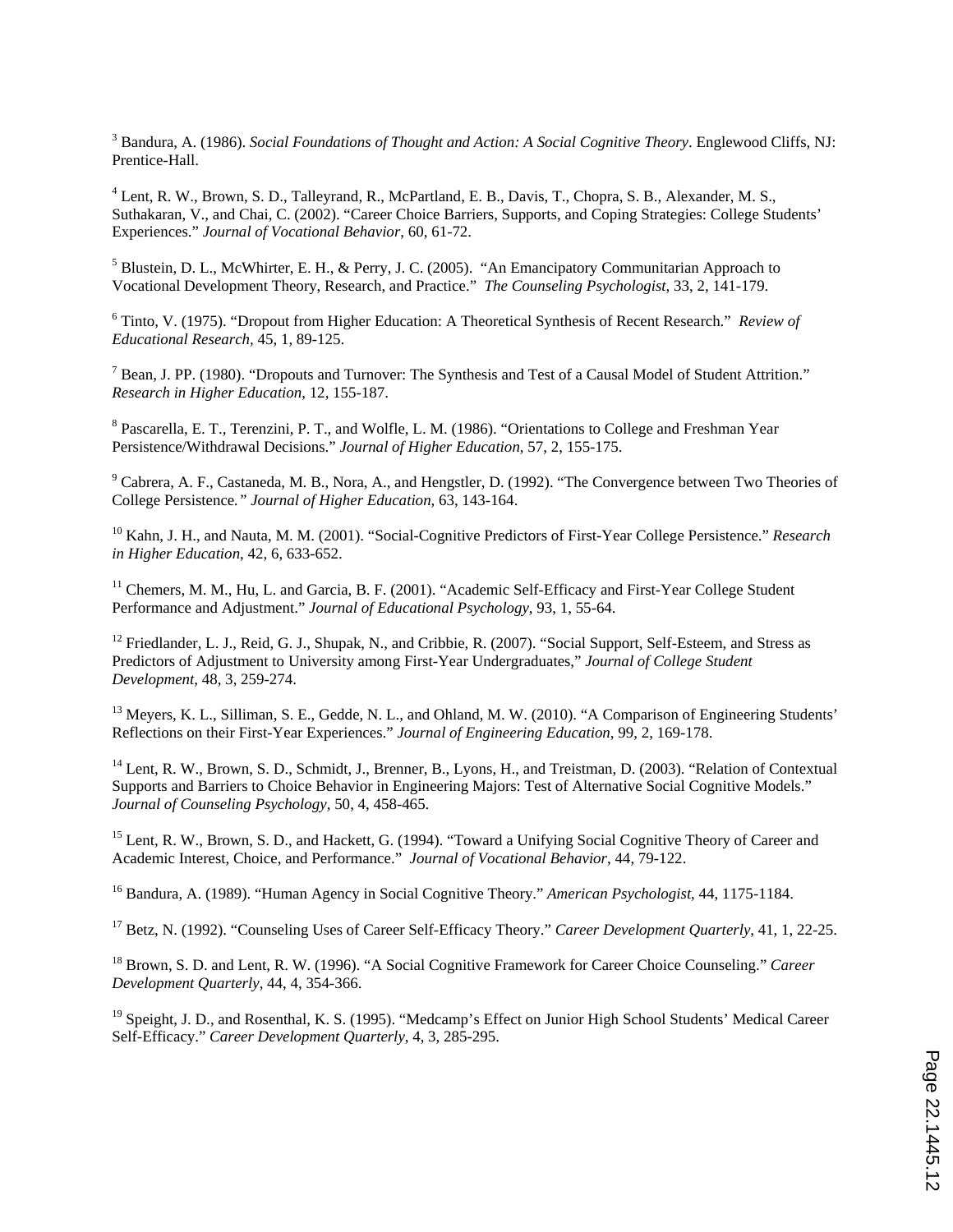$^{20}$  Hutchison, M., Follman, D., Sumpter, M., and Bodner, G. (2006). "Factors Influencing the Self-Efficacy Beliefs of First-Year Engineering Students." *Journal of Engineering Education*, 95, 1, 39-47.

 $^{21}$  Raelin, J., Reisberg, R., Whitman, D. and Hamann, J., (2007). "Cooperative Education as a Means to Enhance Self-Efficacy among Sophomores (with Particular Attention to Women) in Undergraduate Engineering", Paper presented at the 37th ASEE/IEEE Frontiers in Education Conference, Milwaukee, WI, October 10-13, 2007.

<sup>22</sup> Lent, R. W., Brown, S. D., Schmidt, J., Brenner, B., Lyons, H., and Treistman, D. (2003). "Relation of Contextual Supports and Barriers to Choice Behavior in Engineering Majors: Test of Alternative Social Cognitive Models." *Journal of Counseling Psychology*, 50, 4, 458-465.

<sup>23</sup> Arbona, C. (2000). "The Development of Academic Achievement in School Aged Children: Precursors of Career Development." In S. D. Brown & R. W. Lent (Eds.), *Handbook of Counseling Psychology*, 3rd ed., (pp. 270–309). New York: Wiley.

 $^{24}$  Zeldin, A., and Pajares, F. (2000). "Against the Odds: Self-Efficacy Beliefs of Women in Mathematical, Scientific, and Technical Careers." *American Educational Research Journal*, 1, 215-246.

<sup>25</sup> Marra, R. M., Rodgers, K. A., Shen, D., and Bogue, B. (2009). "Women Engineering Students and Self-Efficacy: A Multi-Year, Multi-Institutional Study of Women Engineering Student Self-Efficacy." *Journal of Engineering Education*, 98, 1, 27-38.

26 Huang, G., Taddese, N, and Walter, E. (2000). *Entry and Persistence of Women and Minorities in College Science and Engineering Education*. Washington: National Center for Education Statistics.

<sup>27</sup> Hossler, D., Ziskin, M., Moore III, J.V., and Wakhungu, P. K. (2008). The Role of Institutional Practices in College Student Persistence. Paper presented at the 2008 Annual Forum of the Association for Institutional Research, Seattle.

28 Lent, R. W., Brown, S. D., Schmidt, J., Brenner, B., Lyons, H., and Treistman, D. (2003). *op cit.*

<sup>29</sup> Lent, R. W., Brown, S. D., Brenner, B., Chopra, S. B., Davis, T., Talleyrand, R., and Suthakaran, V. (2001). "The Role of Contextual Supports and Barriers in the Choice of Math/ Science Educational Options: A Test of Social Cognitive Hypotheses." *Journal of Counseling Psychology*, 48, 4, 474-483.

<sup>30</sup> Lent, R. W., Sheu, H-B, Gloster, C. S., and Wilkins, G. (2010). "Longitudinal Test of the Social Cognitive Model of Choice in Engineering Students at Historically Black Universities." *Journal of Vocational Behavior*, 76, 387-394.

<sup>31</sup> Raelin, J. A. (2010). *The Work Self-Efficacy Inventory*, Menlo Park, CA: Mind Garden, Inc., Available at: http://www.mindgarden.com/products/wsei.htm

<sup>32</sup> Betz, N. E., Klein, K., and Taylor, K. M. (1996). "Evaluation of a Short Form of the Career Decision-Making Self-Efficacy Scale." *Journal of Career Assessment*, 4, 47-57.

<sup>33</sup> Lent, R. W., Brown, S. D. and Larkin, K. C. (1986). "Self-Efficacy in the Prediction of Academic Performance and Perceived Career Options." *Journal of Counseling Psychology*, 33, 265-269.

<sup>34</sup> Lent, R. W., Brown, S. D., Brenner, B., Chopra, S. B., Davis, T., Talleyrand, R., and Suthakaran, V. (2001). "The Role of Contextual Supports and Barriers in the Choice of Math/ Science Educational Options: A Test of Social Cognitive Hypotheses." *Journal of Counseling Psychology*, 48, 4, 474-483.

35 Schlossberg, N. K. (1989). "Marginality and Mattering: Key Issues in Building Community." *New Directions for Student Services*, 48, 5-15.